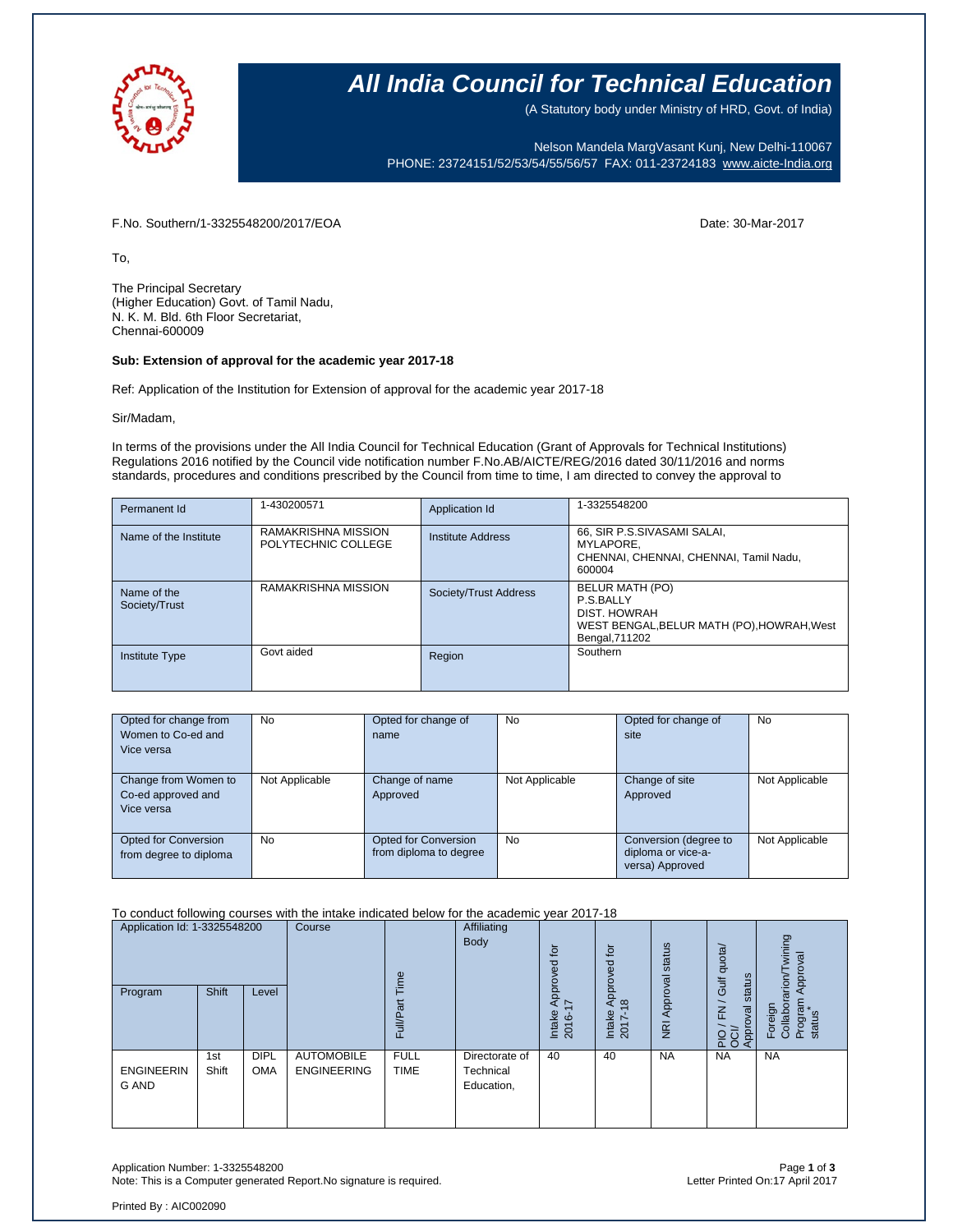

## **All India Council for Technical Education**

(A Statutory body under Ministry of HRD, Govt. of India)

Nelson Mandela MargVasant Kunj, New Delhi-110067 PHONE: 23724151/52/53/54/55/56/57 FAX: 011-23724183 [www.aicte-India.org](http://www.aicte-india.org/)

| <b>TECHNOLO</b><br>GY                               |              |                           |                                       |                            | Chennai                                              |    |    |           |           |           |
|-----------------------------------------------------|--------------|---------------------------|---------------------------------------|----------------------------|------------------------------------------------------|----|----|-----------|-----------|-----------|
|                                                     |              |                           |                                       |                            |                                                      |    |    |           |           |           |
|                                                     |              |                           |                                       |                            |                                                      |    |    |           |           |           |
| <b>ENGINEERIN</b><br>G AND<br><b>TECHNOLO</b><br>GY | 1st<br>Shift | <b>DIPL</b><br><b>OMA</b> | <b>COMPUTER</b><br><b>ENGINEERING</b> | <b>FULL</b><br><b>TIME</b> | Directorate of<br>Technical<br>Education,<br>Chennai | 40 | 40 | <b>NA</b> | <b>NA</b> | <b>NA</b> |
| <b>ENGINEERIN</b><br>G AND<br><b>TECHNOLO</b><br>GY | 1st<br>Shift | <b>DIPL</b><br><b>OMA</b> | MECHANICAL<br><b>ENGINEERING</b>      | <b>FULL</b><br><b>TIME</b> | Directorate of<br>Technical<br>Education,<br>Chennai | 40 | 40 | <b>NA</b> | <b>NA</b> | <b>NA</b> |

The above mentioned approval is subject to the condition that

RAMAKRISHNA MISSION POLYTECHNIC COLLEGE

shall follow and adhere to the Regulations, guidelines and directions issued by AICTE from time to time and the undertaking / affidavit given by the institution along with the application submitted by the institution on portal.

In case of any differences in content in this Computer generated Extension of Approval Letter, the content/information as approved by the Executive Council / General Council as available on the record of AICTE shall be final and binding.

Strict compliance of Anti-Ragging Regulation:- Approval is subject to strict compliance of provisions made in AICTE Regulation notified vide F. No. 37-3/Legal/AICTE/2009 dated July 1, 2009 for Prevention and Prohibition of Ragging in Technical Institutions. In case Institution fails to take adequate steps to Prevent Ragging or fails to act in accordance with AICTE Regulation or fails to punish perpetrators or incidents of Ragging, it will be liable to take any action as defined under clause 9(4) of the said Regulation.

### **Note: Validity of the course details may be verified at www.aicte-india.org**

 **Prof. A.P Mittal Member Secretary, AICTE**

Copy to:

- **1. The Regional Officer,** All India Council for Technical Education Shastri Bhawan 26, Haddows Road Chennai - 600 006, Tamil Nadu
- **2. The Director Of Technical Education\*\*,** Tamil Nadu
- **3. The Registrar\*\*,** Directorate of Technical Education, Chennai
- **4. The Principal / Director,** RAMAKRISHNA MISSION POLYTECHNIC COLLEGE 66, SIR P.S.SIVASAMI SALAI, MYLAPORE, CHENNAI, CHENNAI,CHENNAI,